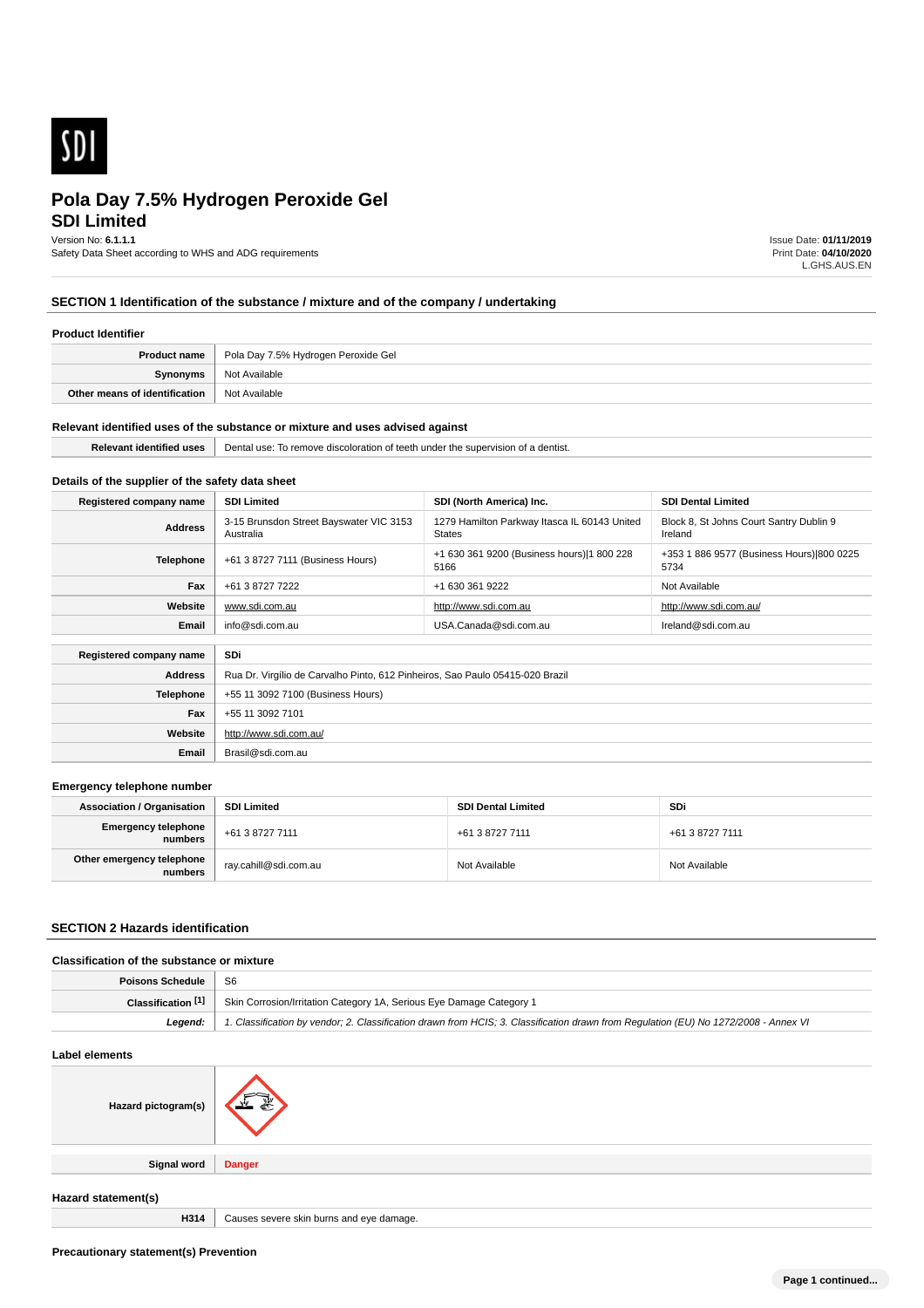| <b>P260</b><br>$\cdot$ $\cdot$ | breathe mist/vapours/spray                                |
|--------------------------------|-----------------------------------------------------------|
|                                | protective aloves/protective clothing/eve protection/face |
| P280                           | protection.                                               |

# **Precautionary statement(s) Response**

| <b>Treadulation</b> Statement(3) Response |                                                                                                                                  |
|-------------------------------------------|----------------------------------------------------------------------------------------------------------------------------------|
| P301+P330+P331                            | IF SWALLOWED: Rinse mouth. Do NOT induce vomiting.                                                                               |
| P303+P361+P353                            | IF ON SKIN (or hair): Remove/Take off immediately all contaminated clothing. Rinse skin with water/shower.                       |
| P305+P351+P338                            | IF IN EYES: Rinse cautiously with water for several minutes. Remove contact lenses, if present and easy to do. Continue rinsing. |
| P310                                      | Immediately call a POISON CENTER or doctor/physician.                                                                            |
| P321                                      | Specific treatment (see advice on this label).                                                                                   |
| P363                                      | Wash contaminated clothing before reuse.                                                                                         |
| P304+P340                                 | IF INHALED: Remove victim to fresh air and keep at rest in a position comfortable for breathing.                                 |
|                                           |                                                                                                                                  |

#### **Precautionary statement(s) Storage**

**P405** Store locked up.

## **Precautionary statement(s) Disposal**

**P501** Dispose of contents/container to authorised hazardous or special waste collection point in accordance with any local regulation.

# **SECTION 3 Composition / information on ingredients**

## **Substances**

See section below for composition of Mixtures

#### **Mixtures**

| <b>CAS No</b> | %[weight]  | Name    |
|---------------|------------|---------|
| 7722-84-1     | - -<br>7.5 | eroxide |

# **SECTION 4 First aid measures**

## **Description of first aid measures**

| <b>Eye Contact</b>  | If this product comes in contact with the eyes:<br>• Wash out immediately with fresh running water.<br>Ensure complete irrigation of the eye by keeping eyelids apart and away from eye and moving the eyelids by occasionally lifting the upper<br>and lower lids.<br>Seek medical attention without delay; if pain persists or recurs seek medical attention.<br>▶ Removal of contact lenses after an eye injury should only be undertaken by skilled personnel.                             |
|---------------------|------------------------------------------------------------------------------------------------------------------------------------------------------------------------------------------------------------------------------------------------------------------------------------------------------------------------------------------------------------------------------------------------------------------------------------------------------------------------------------------------|
| <b>Skin Contact</b> | If skin contact occurs:<br>Immediately remove all contaminated clothing, including footwear.<br>Flush skin and hair with running water (and soap if available).<br>▶ Seek medical attention in event of irritation.                                                                                                                                                                                                                                                                            |
| Inhalation          | If fumes, aerosols or combustion products are inhaled remove from contaminated area.<br>Other measures are usually unnecessary.                                                                                                                                                                                                                                                                                                                                                                |
| Ingestion           | If swallowed do <b>NOT</b> induce vomiting.<br>If vomiting occurs, lean patient forward or place on left side (head-down position, if possible) to maintain open airway and prevent aspiration.<br>• Observe the patient carefully.<br>Never give liquid to a person showing signs of being sleepy or with reduced awareness; i.e. becoming unconscious.<br>▶ Give water to rinse out mouth, then provide liquid slowly and as much as casualty can comfortably drink.<br>Seek medical advice. |

**Indication of any immediate medical attention and special treatment needed**

Treat symptomatically.

# **SECTION 5 Firefighting measures**

#### **Extinguishing media**

- Water spray or fog.
- Foam.
- **Dry chemical powder.**
- ▶ BCF (where regulations permit).
- Carbon dioxide.

## **Special hazards arising from the substrate or mixture**

**Fire Incompatibility** None known.

| <b>Advice for firefighters</b> |  |  |
|--------------------------------|--|--|
|--------------------------------|--|--|

**Fire Fighting** Alert Fire Brigade and tell them location and nature of hazard. Wear breathing apparatus plus protective gloves in the event of a fire. Prevent, by any means available, spillage from entering drains or water courses. Use fire fighting procedures suitable for surrounding area. **DO NOT** approach containers suspected to be hot. Cool fire exposed containers with water spray from a protected location.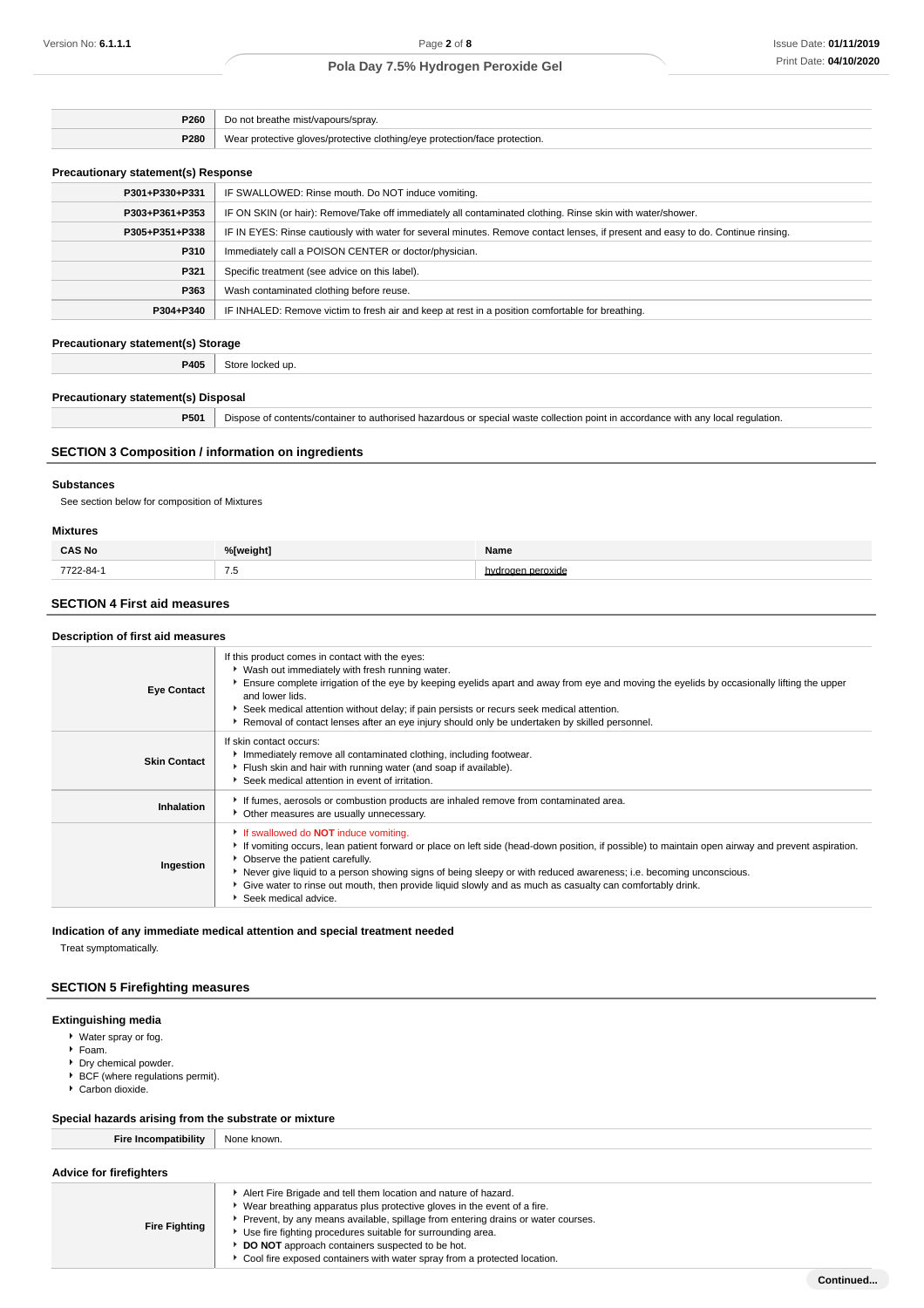|                              | If safe to do so, remove containers from path of fire.<br>Equipment should be thoroughly decontaminated after use.                                                                                                                        |
|------------------------------|-------------------------------------------------------------------------------------------------------------------------------------------------------------------------------------------------------------------------------------------|
| <b>Fire/Explosion Hazard</b> | Non combustible.<br>Not considered a significant fire risk, however containers may burn.<br>May emit poisonous fumes.<br>May emit corrosive fumes.<br>Decomposes on heating and produces:<br>carbon dioxide (CO2)<br>carbon monoxide (CO) |
| <b>HAZCHEM</b>               | Not Applicable                                                                                                                                                                                                                            |

# **SECTION 6 Accidental release measures**

# **Personal precautions, protective equipment and emergency procedures** See section 8

#### **Environmental precautions**

See section 12

# **Methods and material for containment and cleaning up**

| <b>Minor Spills</b> | Clean up all spills immediately.<br>Avoid contact with skin and eyes.<br>▶ Wear impervious gloves and safety goggles.<br>Trowel up/scrape up.<br>Place spilled material in clean, dry, sealed container.<br>Flush spill area with water.                                                                                                                                                                                                                                                                                                                                                                                                         |
|---------------------|--------------------------------------------------------------------------------------------------------------------------------------------------------------------------------------------------------------------------------------------------------------------------------------------------------------------------------------------------------------------------------------------------------------------------------------------------------------------------------------------------------------------------------------------------------------------------------------------------------------------------------------------------|
| <b>Major Spills</b> | Minor hazard.<br>Clear area of personnel.<br>Alert Fire Brigade and tell them location and nature of hazard.<br>• Control personal contact with the substance, by using protective equipment as required.<br>Prevent spillage from entering drains or water ways.<br>Contain spill with sand, earth or vermiculite.<br>Collect recoverable product into labelled containers for recycling.<br>Absorb remaining product with sand, earth or vermiculite and place in appropriate containers for disposal.<br>Wash area and prevent runoff into drains or waterways.<br>If contamination of drains or waterways occurs, advise emergency services. |

Personal Protective Equipment advice is contained in Section 8 of the SDS.

# **SECTION 7 Handling and storage**

# **Precautions for safe handling**  $\blacktriangleright$  Avoid all personal contact, including inhalation.

|                          | ▶ Wear protective clothing when risk of exposure occurs.                                                                        |
|--------------------------|---------------------------------------------------------------------------------------------------------------------------------|
|                          | ▶ Use in a well-ventilated area.                                                                                                |
|                          | ▶ Prevent concentration in hollows and sumps.                                                                                   |
|                          | DO NOT enter confined spaces until atmosphere has been checked.                                                                 |
|                          | <b>DO NOT</b> allow material to contact humans, exposed food or food utensils.                                                  |
|                          | Avoid contact with incompatible materials.                                                                                      |
| Safe handling            | <b>When handling, DO NOT eat, drink or smoke.</b>                                                                               |
|                          | ▶ Keep containers securely sealed when not in use.                                                                              |
|                          | Avoid physical damage to containers.                                                                                            |
|                          | Always wash hands with soap and water after handling.                                                                           |
|                          | ► Work clothes should be laundered separately. Launder contaminated clothing before re-use.                                     |
|                          | Use good occupational work practice.                                                                                            |
|                          | Observe manufacturer's storage and handling recommendations contained within this SDS.                                          |
|                          | Atmosphere should be regularly checked against established exposure standards to ensure safe working conditions are maintained. |
|                          | Do not store in direct sunlight.                                                                                                |
| <b>Other information</b> | Store between 5 and 25 deg. C.                                                                                                  |
|                          |                                                                                                                                 |

# **Conditions for safe storage, including any incompatibilities**

| Suitable container      | Packaging as recommended by manufacturer.<br>• Check that containers are clearly labelled and free from leaks |
|-------------------------|---------------------------------------------------------------------------------------------------------------|
| Storage incompatibility | Avoid strong bases.                                                                                           |

# **SECTION 8 Exposure controls / personal protection**

## **Control parameters**

# **Occupational Exposure Limits (OEL)**

# **INGREDIENT DATA**

| Source                       | Ingredient        | <b>Material name</b> | <b>TWA</b>                     | STEL          | Peak          | <b>Notes</b>  |
|------------------------------|-------------------|----------------------|--------------------------------|---------------|---------------|---------------|
| Australia Exposure Standards | hydrogen peroxide | Hydrogen peroxide    | 1.4 ma/m3<br>opom <sub>l</sub> | Not Available | Not Available | Not Available |
|                              |                   |                      |                                |               |               |               |

# **Emergency Limits**

| Ingredient | <b>Material name</b> | TEEL-1 | TEEL-2 | TEEL-3 |
|------------|----------------------|--------|--------|--------|
|            |                      |        |        |        |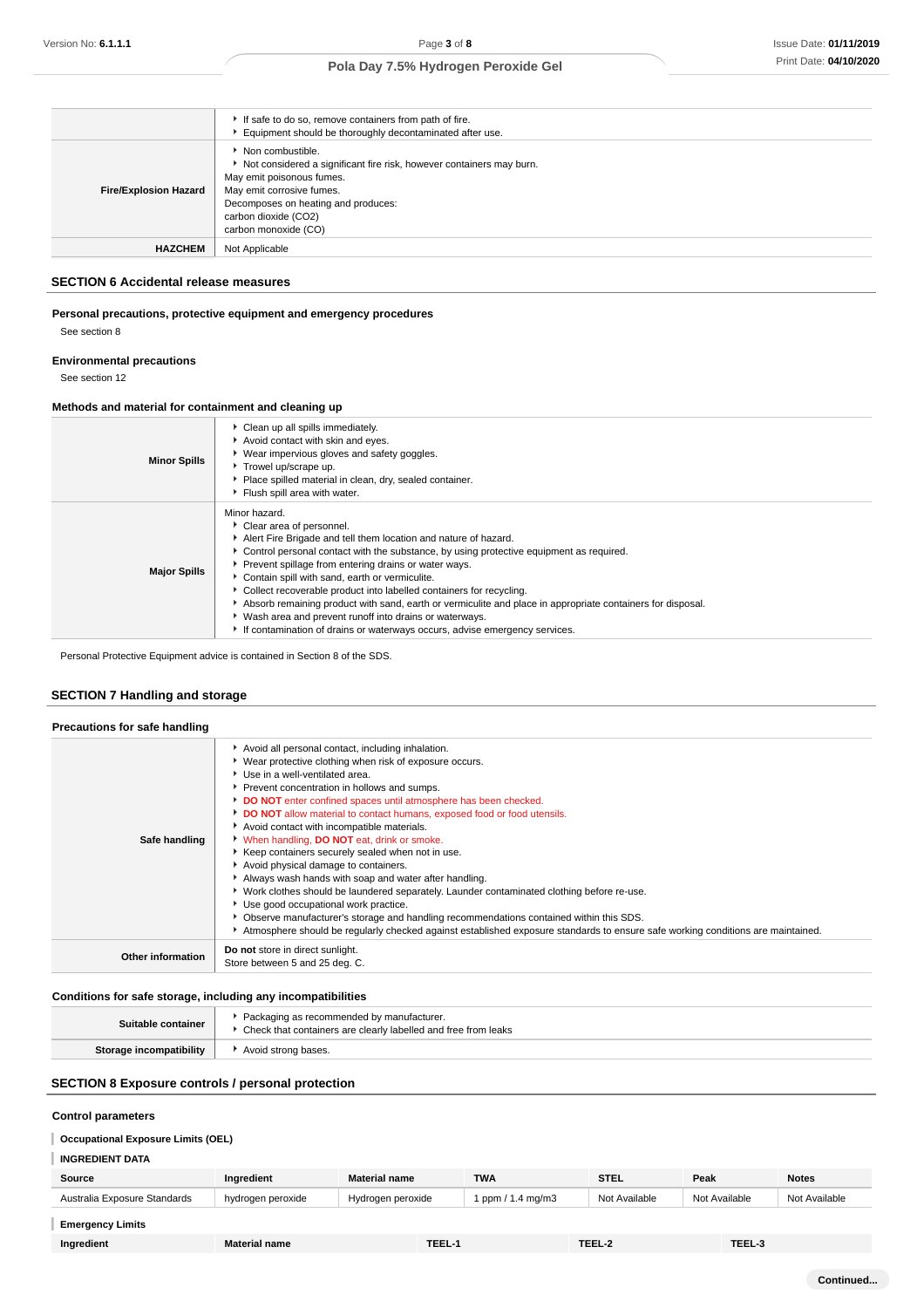| Ingredient        | <b>Material name</b> | TEEL-1        | TEEL-2              | TEEL-3        |
|-------------------|----------------------|---------------|---------------------|---------------|
| hydrogen peroxide | Hydrogen peroxide    | Not Available | Not Available       | Not Available |
|                   |                      |               |                     |               |
| Ingredient        | <b>Original IDLH</b> |               | <b>Revised IDLH</b> |               |
| hydrogen peroxide | 75 ppm               |               | Not Available       |               |

**Exposure controls**

|                            | Engineering controls are used to remove a hazard or place a barrier between the worker and the hazard. Well-designed engineering controls can<br>be highly effective in protecting workers and will typically be independent of worker interactions to provide this high level of protection.<br>The basic types of engineering controls are:<br>Process controls which involve changing the way a job activity or process is done to reduce the risk.<br>Enclosure and/or isolation of emission source which keeps a selected hazard "physically" away from the worker and ventilation that strategically<br>"adds" and "removes" air in the work environment. Ventilation can remove or dilute an air contaminant if designed properly. The design of a<br>ventilation system must match the particular process and chemical or contaminant in use.<br>Employers may need to use multiple types of controls to prevent employee overexposure.<br>General exhaust is adequate under normal operating conditions. Local exhaust ventilation may be required in specific circumstances. If risk of<br>overexposure exists, wear approved respirator. Correct fit is essential to obtain adequate protection. Provide adequate ventilation in warehouse<br>or closed storage areas. Air contaminants generated in the workplace possess varying "escape" velocities which, in turn, determine the "capture<br>velocities" of fresh circulating air required to effectively remove the contaminant.<br>Type of Contaminant: |                                  | Air Speed:                          |
|----------------------------|--------------------------------------------------------------------------------------------------------------------------------------------------------------------------------------------------------------------------------------------------------------------------------------------------------------------------------------------------------------------------------------------------------------------------------------------------------------------------------------------------------------------------------------------------------------------------------------------------------------------------------------------------------------------------------------------------------------------------------------------------------------------------------------------------------------------------------------------------------------------------------------------------------------------------------------------------------------------------------------------------------------------------------------------------------------------------------------------------------------------------------------------------------------------------------------------------------------------------------------------------------------------------------------------------------------------------------------------------------------------------------------------------------------------------------------------------------------------------------------------------------------------------|----------------------------------|-------------------------------------|
|                            |                                                                                                                                                                                                                                                                                                                                                                                                                                                                                                                                                                                                                                                                                                                                                                                                                                                                                                                                                                                                                                                                                                                                                                                                                                                                                                                                                                                                                                                                                                                          |                                  | $0.25 - 0.5$ m/s                    |
|                            | solvent, vapours, degreasing etc., evaporating from tank (in still air).                                                                                                                                                                                                                                                                                                                                                                                                                                                                                                                                                                                                                                                                                                                                                                                                                                                                                                                                                                                                                                                                                                                                                                                                                                                                                                                                                                                                                                                 |                                  | (50-100 f/min)                      |
| Appropriate engineering    | aerosols, fumes from pouring operations, intermittent container filling, low speed conveyer transfers, welding, spray<br>drift, plating acid fumes, pickling (released at low velocity into zone of active generation)                                                                                                                                                                                                                                                                                                                                                                                                                                                                                                                                                                                                                                                                                                                                                                                                                                                                                                                                                                                                                                                                                                                                                                                                                                                                                                   |                                  | 0.5-1 m/s (100-200<br>f/min.)       |
| controls                   | direct spray, spray painting in shallow booths, drum filling, conveyer loading, crusher dusts, gas discharge (active<br>generation into zone of rapid air motion)                                                                                                                                                                                                                                                                                                                                                                                                                                                                                                                                                                                                                                                                                                                                                                                                                                                                                                                                                                                                                                                                                                                                                                                                                                                                                                                                                        |                                  | 1-2.5 m/s (200-500<br>f/min.)       |
|                            | grinding, abrasive blasting, tumbling, high speed wheel generated dusts (released at high initial velocity into zone of<br>very high rapid air motion).                                                                                                                                                                                                                                                                                                                                                                                                                                                                                                                                                                                                                                                                                                                                                                                                                                                                                                                                                                                                                                                                                                                                                                                                                                                                                                                                                                  |                                  | $2.5 - 10$ m/s<br>(500-2000 f/min.) |
|                            | Within each range the appropriate value depends on:                                                                                                                                                                                                                                                                                                                                                                                                                                                                                                                                                                                                                                                                                                                                                                                                                                                                                                                                                                                                                                                                                                                                                                                                                                                                                                                                                                                                                                                                      |                                  |                                     |
|                            | Lower end of the range                                                                                                                                                                                                                                                                                                                                                                                                                                                                                                                                                                                                                                                                                                                                                                                                                                                                                                                                                                                                                                                                                                                                                                                                                                                                                                                                                                                                                                                                                                   | Upper end of the range           |                                     |
|                            | 1: Room air currents minimal or favourable to capture                                                                                                                                                                                                                                                                                                                                                                                                                                                                                                                                                                                                                                                                                                                                                                                                                                                                                                                                                                                                                                                                                                                                                                                                                                                                                                                                                                                                                                                                    | 1: Disturbing room air currents  |                                     |
|                            | 2: Contaminants of low toxicity or of nuisance value only.                                                                                                                                                                                                                                                                                                                                                                                                                                                                                                                                                                                                                                                                                                                                                                                                                                                                                                                                                                                                                                                                                                                                                                                                                                                                                                                                                                                                                                                               | 2: Contaminants of high toxicity |                                     |
|                            | 3: Intermittent, low production.                                                                                                                                                                                                                                                                                                                                                                                                                                                                                                                                                                                                                                                                                                                                                                                                                                                                                                                                                                                                                                                                                                                                                                                                                                                                                                                                                                                                                                                                                         | 3: High production, heavy use    |                                     |
|                            | 4: Large hood or large air mass in motion                                                                                                                                                                                                                                                                                                                                                                                                                                                                                                                                                                                                                                                                                                                                                                                                                                                                                                                                                                                                                                                                                                                                                                                                                                                                                                                                                                                                                                                                                | 4: Small hood-local control only |                                     |
|                            | Simple theory shows that air velocity falls rapidly with distance away from the opening of a simple extraction pipe. Velocity generally decreases<br>with the square of distance from the extraction point (in simple cases). Therefore the air speed at the extraction point should be adjusted,<br>accordingly, after reference to distance from the contaminating source. The air velocity at the extraction fan, for example, should be a minimum of<br>1-2 m/s (200-400 f/min) for extraction of solvents generated in a tank 2 meters distant from the extraction point. Other mechanical considerations,<br>producing performance deficits within the extraction apparatus, make it essential that theoretical air velocities are multiplied by factors of 10 or<br>more when extraction systems are installed or used.                                                                                                                                                                                                                                                                                                                                                                                                                                                                                                                                                                                                                                                                                           |                                  |                                     |
| <b>Personal protection</b> |                                                                                                                                                                                                                                                                                                                                                                                                                                                                                                                                                                                                                                                                                                                                                                                                                                                                                                                                                                                                                                                                                                                                                                                                                                                                                                                                                                                                                                                                                                                          |                                  |                                     |
| Eye and face protection    | Safety glasses with side shields.<br>Chemical goggles.<br>Contact lenses may pose a special hazard; soft contact lenses may absorb and concentrate irritants. A written policy document, describing<br>the wearing of lenses or restrictions on use, should be created for each workplace or task. This should include a review of lens absorption<br>and adsorption for the class of chemicals in use and an account of injury experience. Medical and first-aid personnel should be trained in<br>their removal and suitable equipment should be readily available. In the event of chemical exposure, begin eye irrigation immediately and<br>remove contact lens as soon as practicable. Lens should be removed at the first signs of eye redness or irritation - lens should be removed in<br>a clean environment only after workers have washed hands thoroughly. [CDC NIOSH Current Intelligence Bulletin 59], [AS/NZS 1336 or<br>national equivalent]                                                                                                                                                                                                                                                                                                                                                                                                                                                                                                                                                            |                                  |                                     |
| <b>Skin protection</b>     | See Hand protection below                                                                                                                                                                                                                                                                                                                                                                                                                                                                                                                                                                                                                                                                                                                                                                                                                                                                                                                                                                                                                                                                                                                                                                                                                                                                                                                                                                                                                                                                                                |                                  |                                     |
| Hands/feet protection      | ▶ Wear chemical protective gloves, e.g. PVC.<br>* Wear safety footwear or safety gumboots, e.g. Rubber<br>Rubber Gloves                                                                                                                                                                                                                                                                                                                                                                                                                                                                                                                                                                                                                                                                                                                                                                                                                                                                                                                                                                                                                                                                                                                                                                                                                                                                                                                                                                                                  |                                  |                                     |
| <b>Body protection</b>     | See Other protection below                                                                                                                                                                                                                                                                                                                                                                                                                                                                                                                                                                                                                                                                                                                                                                                                                                                                                                                                                                                                                                                                                                                                                                                                                                                                                                                                                                                                                                                                                               |                                  |                                     |
| Other protection           | • Overalls.<br>P.V.C apron.<br>Barrier cream.<br>Skin cleansing cream.<br>▶ Eye wash unit.                                                                                                                                                                                                                                                                                                                                                                                                                                                                                                                                                                                                                                                                                                                                                                                                                                                                                                                                                                                                                                                                                                                                                                                                                                                                                                                                                                                                                               |                                  |                                     |

## **Respiratory protection**

Type B Filter of sufficient capacity. (AS/NZS 1716 & 1715, EN 143:2000 & 149:2001, ANSI Z88 or national equivalent)

Where the concentration of gas/particulates in the breathing zone, approaches or exceeds the "Exposure Standard" (or ES), respiratory protection is required. Degree of protection varies with both face-piece and Class of filter; the nature of protection varies with Type of filter.

| <b>Doou</b><br>actor<br>. | Hall         | 100000 |
|---------------------------|--------------|--------|
| up to                     | <b>B-AUS</b> | :lass  |
|                           | $ -$         | .      |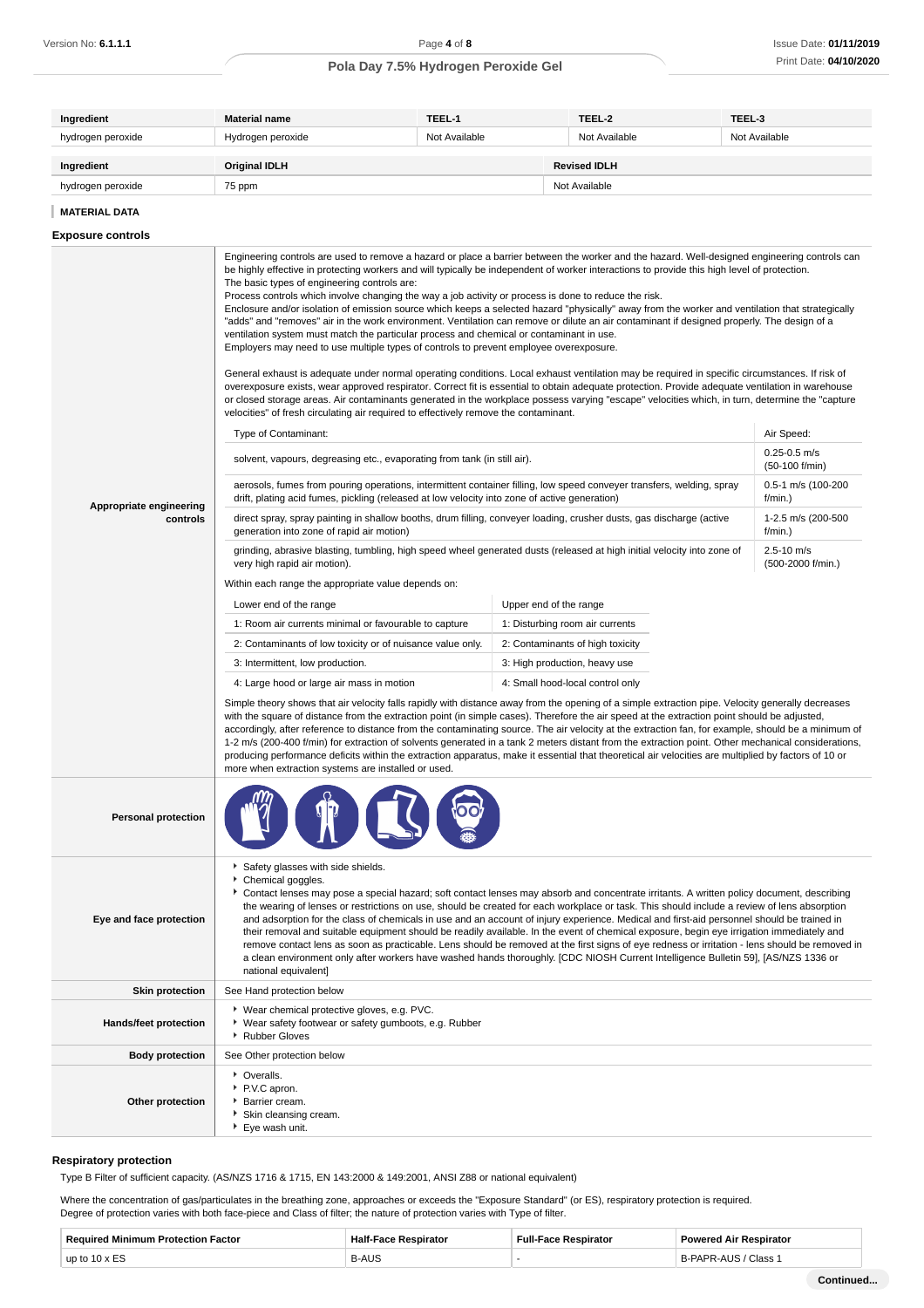| up to $50 \times ES$  | - | / Class<br>D-Al        | -                        |
|-----------------------|---|------------------------|--------------------------|
| up to $100 \times ES$ |   | <b>D</b> $\sim$<br>D-4 | $\degree$ DAPR-2 $\land$ |

^ - Full-face

A(All classes) = Organic vapours, B AUS or B1 = Acid gasses, B2 = Acid gas or hydrogen cyanide(HCN), B3 = Acid gas or hydrogen cyanide(HCN), E = Sulfur dioxide(SO2), G = Agricultural chemicals, K = Ammonia(NH3), Hg = Mercury, NO = Oxides of nitrogen, MB = Methyl bromide, AX = Low boiling point organic compounds(below 65 degC)

# **SECTION 9 Physical and chemical properties**

# **Information on basic physical and chemical properties**

| Appearance                                      | Clear gel with spearmint odour, mixes with water. |                                            |                |
|-------------------------------------------------|---------------------------------------------------|--------------------------------------------|----------------|
|                                                 |                                                   |                                            |                |
| <b>Physical state</b>                           | Gel                                               | Relative density (Water = $1$ )            | 1.1            |
| Odour                                           | Not Available                                     | Partition coefficient n-octanol<br>/ water | Not Available  |
| <b>Odour threshold</b>                          | Not Available                                     | Auto-ignition temperature (°C)             | Not Available  |
| pH (as supplied)                                | $5.9 - 6.9$                                       | Decomposition temperature                  | Not Available  |
| Melting point / freezing point<br>(°C)          | Not Available                                     | Viscosity (cSt)                            | Not Available  |
| Initial boiling point and boiling<br>range (°C) | Not Available                                     | Molecular weight (g/mol)                   | Not Applicable |
| Flash point (°C)                                | Not Available                                     | <b>Taste</b>                               | Not Available  |
| <b>Evaporation rate</b>                         | Not Available                                     | <b>Explosive properties</b>                | Not Available  |
| Flammability                                    | Not Available                                     | <b>Oxidising properties</b>                | Not Available  |
| Upper Explosive Limit (%)                       | Not Available                                     | Surface Tension (dyn/cm or<br>$mN/m$ )     | Not Available  |
| Lower Explosive Limit (%)                       | Not Available                                     | <b>Volatile Component (%vol)</b>           | Not Available  |
| Vapour pressure (kPa)                           | Not Available                                     | Gas group                                  | Not Available  |
| Solubility in water                             | Miscible                                          | pH as a solution (1%)                      | Not Available  |
| Vapour density (Air = 1)                        | Not Available                                     | VOC g/L                                    | Not Available  |

# **SECTION 10 Stability and reactivity**

| Reactivity                                 | See section 7                                                             |
|--------------------------------------------|---------------------------------------------------------------------------|
| <b>Chemical stability</b>                  | Product is considered stable and hazardous polymerisation will not occur. |
| Possibility of hazardous<br>reactions      | See section 7                                                             |
| <b>Conditions to avoid</b>                 | See section 7                                                             |
| Incompatible materials                     | See section 7                                                             |
| <b>Hazardous decomposition</b><br>products | See section 5                                                             |

# **SECTION 11 Toxicological information**

## **Information on toxicological effects**

| Inhaled                | The material is not thought to produce adverse health effects or irritation of the respiratory tract (as classified by EC Directives using animal<br>models). Nevertheless, good hygiene practice requires that exposure be kept to a minimum and that suitable control measures be used in an<br>occupational setting.                                                                                                                                                                                                                                                                                                                                                                                                                                                                                                                                                                                                                                                                                                                                                                                                                                                                                                                                  |                   |  |
|------------------------|----------------------------------------------------------------------------------------------------------------------------------------------------------------------------------------------------------------------------------------------------------------------------------------------------------------------------------------------------------------------------------------------------------------------------------------------------------------------------------------------------------------------------------------------------------------------------------------------------------------------------------------------------------------------------------------------------------------------------------------------------------------------------------------------------------------------------------------------------------------------------------------------------------------------------------------------------------------------------------------------------------------------------------------------------------------------------------------------------------------------------------------------------------------------------------------------------------------------------------------------------------|-------------------|--|
| Ingestion              | The material has NOT been classified by EC Directives or other classification systems as "harmful by ingestion". This is because of the lack of<br>corroborating animal or human evidence. The material may still be damaging to the health of the individual, following ingestion, especially where<br>pre-existing organ (e.g liver, kidney) damage is evident. Present definitions of harmful or toxic substances are generally based on doses<br>producing mortality rather than those producing morbidity (disease, ill-health). Gastrointestinal tract discomfort may produce nausea and<br>vomiting. In an occupational setting however, ingestion of insignificant quantities is not thought to be cause for concern.                                                                                                                                                                                                                                                                                                                                                                                                                                                                                                                            |                   |  |
| <b>Skin Contact</b>    | Open cuts, abraded or irritated skin should not be exposed to this material<br>Entry into the blood-stream through, for example, cuts, abrasions, puncture wounds or lesions, may produce systemic injury with harmful effects.<br>Examine the skin prior to the use of the material and ensure that any external damage is suitably protected.<br>Limited evidence exists, or practical experience predicts, that the material either produces inflammation of the skin in a substantial number of<br>individuals following direct contact, and/or produces significant inflammation when applied to the healthy intact skin of animals, for up to four<br>hours, such inflammation being present twenty-four hours or more after the end of the exposure period. Skin irritation may also be present after<br>prolonged or repeated exposure; this may result in a form of contact dermatitis (nonallergic). The dermatitis is often characterised by skin<br>redness (erythema) and swelling (oedema) which may progress to blistering (vesiculation), scaling and thickening of the epidermis. At the<br>microscopic level there may be intercellular oedema of the spongy layer of the skin (spongiosis) and intracellular oedema of the epidermis. |                   |  |
| Eye                    | Evidence exists, or practical experience predicts, that the material may cause eye irritation in a substantial number of individuals and/or may<br>produce significant ocular lesions which are present twenty-four hours or more after instillation into the eye(s) of experimental animals.<br>Repeated or prolonged eye contact may cause inflammation characterised by temporary redness (similar to windburn) of the conjunctiva<br>(conjunctivitis); temporary impairment of vision and/or other transient eye damage/ulceration may occur.                                                                                                                                                                                                                                                                                                                                                                                                                                                                                                                                                                                                                                                                                                        |                   |  |
| <b>Chronic</b>         | Limited evidence suggests that repeated or long-term occupational exposure may produce cumulative health effects involving organs or<br>biochemical systems.                                                                                                                                                                                                                                                                                                                                                                                                                                                                                                                                                                                                                                                                                                                                                                                                                                                                                                                                                                                                                                                                                             |                   |  |
|                        |                                                                                                                                                                                                                                                                                                                                                                                                                                                                                                                                                                                                                                                                                                                                                                                                                                                                                                                                                                                                                                                                                                                                                                                                                                                          |                   |  |
| Pola Day 7.5% Hydrogen | <b>TOXICITY</b>                                                                                                                                                                                                                                                                                                                                                                                                                                                                                                                                                                                                                                                                                                                                                                                                                                                                                                                                                                                                                                                                                                                                                                                                                                          | <b>IRRITATION</b> |  |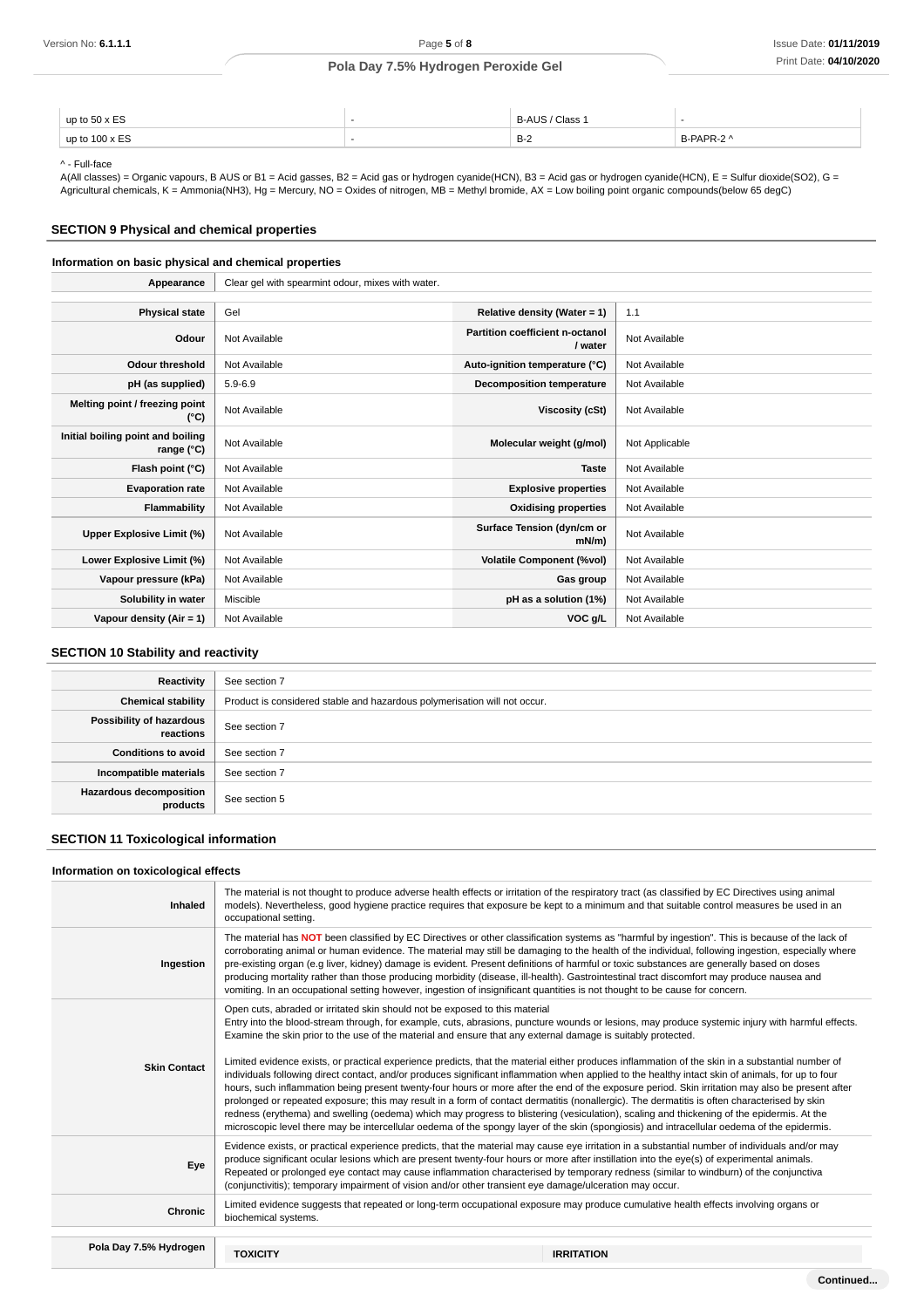| <b>Peroxide Gel</b> | Not Available                                                                                                                                                                                                                   | Not Available     |
|---------------------|---------------------------------------------------------------------------------------------------------------------------------------------------------------------------------------------------------------------------------|-------------------|
|                     | <b>TOXICITY</b>                                                                                                                                                                                                                 | <b>IRRITATION</b> |
|                     | 50 mg/kg <sup>[2]</sup>                                                                                                                                                                                                         | Not Available     |
|                     | 500 mg/kg <sup>[2]</sup>                                                                                                                                                                                                        |                   |
|                     | Dermal (rabbit) LD50: 4060 mg/kg <sup>[2]</sup>                                                                                                                                                                                 |                   |
| hydrogen peroxide   | Inhalation (rat) LC50: 2 mg/l/4H[2]                                                                                                                                                                                             |                   |
|                     | Oral (rat) LD50: =1193-1270 mg/kg <sup>[2]</sup>                                                                                                                                                                                |                   |
|                     | Oral (rat) LD50: >225 mg/kg <sup>[2]</sup>                                                                                                                                                                                      |                   |
|                     | Oral (rat) LD50: >5000 mg/kg <sup>[2]</sup>                                                                                                                                                                                     |                   |
|                     | Oral (rat) LD50: 1270 mg/kg[1]                                                                                                                                                                                                  |                   |
| Legend:             | 1. Value obtained from Europe ECHA Registered Substances - Acute toxicity 2.* Value obtained from manufacturer's SDS. Unless otherwise<br>specified data extracted from RTECS - Register of Toxic Effect of chemical Substances |                   |

|                                                                                                                                                                                                                                                                                                                                 | No significant acute toxicological data identified in literature search.                                                                                                                                                                                                                                                                                                                                                                                                                                                                                                                                                                                                                                                                                                                                                                                                                                                                                                                                                                                                                                                                                                                                                                                                                                                                                                |                                 |   |  |
|---------------------------------------------------------------------------------------------------------------------------------------------------------------------------------------------------------------------------------------------------------------------------------------------------------------------------------|-------------------------------------------------------------------------------------------------------------------------------------------------------------------------------------------------------------------------------------------------------------------------------------------------------------------------------------------------------------------------------------------------------------------------------------------------------------------------------------------------------------------------------------------------------------------------------------------------------------------------------------------------------------------------------------------------------------------------------------------------------------------------------------------------------------------------------------------------------------------------------------------------------------------------------------------------------------------------------------------------------------------------------------------------------------------------------------------------------------------------------------------------------------------------------------------------------------------------------------------------------------------------------------------------------------------------------------------------------------------------|---------------------------------|---|--|
|                                                                                                                                                                                                                                                                                                                                 | Asthma-like symptoms may continue for months or even years after exposure to the material ceases. This may be due to a non-allergenic<br>condition known as reactive airways dysfunction syndrome (RADS) which can occur following exposure to high levels of highly irritating<br>compound. Key criteria for the diagnosis of RADS include the absence of preceding respiratory disease, in a non-atopic individual, with abrupt<br>onset of persistent asthma-like symptoms within minutes to hours of a documented exposure to the irritant. A reversible airflow pattern, on<br>spirometry, with the presence of moderate to severe bronchial hyperreactivity on methacholine challenge testing and the lack of minimal<br>lymphocytic inflammation, without eosinophilia, have also been included in the criteria for diagnosis of RADS. RADS (or asthma) following an<br>irritating inhalation is an infrequent disorder with rates related to the concentration of and duration of exposure to the irritating substance.<br>Industrial bronchitis, on the other hand, is a disorder that occurs as result of exposure due to high concentrations of irritating substance (often<br>particulate in nature) and is completely reversible after exposure ceases. The disorder is characterised by dyspnea, cough and mucus<br>production.<br>For hydrogen peroxide: |                                 |   |  |
|                                                                                                                                                                                                                                                                                                                                 | Hazard increases with peroxide concentration, high concentrations contain an additive stabiliser.                                                                                                                                                                                                                                                                                                                                                                                                                                                                                                                                                                                                                                                                                                                                                                                                                                                                                                                                                                                                                                                                                                                                                                                                                                                                       |                                 |   |  |
|                                                                                                                                                                                                                                                                                                                                 | <b>Pharmacokinetics</b><br>Hydrogen peroxide is a normal product of metabolism. It is readily decomposed by catalase in normal cells. In experimental animals exposed to<br>hydrogen peroxide, target organs affected include the lungs, intestine, thymus, liver, and kidney, suggesting its distribution to those sites.                                                                                                                                                                                                                                                                                                                                                                                                                                                                                                                                                                                                                                                                                                                                                                                                                                                                                                                                                                                                                                              |                                 |   |  |
|                                                                                                                                                                                                                                                                                                                                 | Hydrogen peroxide has been detected in breath.<br>Absorption: Hydrogen peroxide is decomposed in the bowel before absorption. When applied to tissue, solutions of hydrogen peroxide have                                                                                                                                                                                                                                                                                                                                                                                                                                                                                                                                                                                                                                                                                                                                                                                                                                                                                                                                                                                                                                                                                                                                                                               |                                 |   |  |
|                                                                                                                                                                                                                                                                                                                                 | poor penetrability.<br>Distribution Hydrogen peroxide is produced metabolically in intact cells and tissues. It is formed by reduction of oxygen either directly in a<br>two-electron transfer reaction, often catalysed by flavoproteins, or by an initial one-electron step to O2 followed by dismutation to hydrogen                                                                                                                                                                                                                                                                                                                                                                                                                                                                                                                                                                                                                                                                                                                                                                                                                                                                                                                                                                                                                                                 |                                 |   |  |
|                                                                                                                                                                                                                                                                                                                                 | peroxide.<br>▶ Hydrogen peroxide has been detected in serum and in intact liver. based on the results of toxicity studies, the lungs, intestine, thymus, liver,<br>and kidney may be distribution sites. In rabbits and cats that died after intravenous administration of hydrogen peroxide, the lungs were pale<br>and emphysematous. Following intraperitoneal injection of hydrogen peroxide in mice, pyknotic nuclei were induced in the intestine and<br>thymus (IARC 1985). Degeneration of hepatic and renal tubular epithelial tissue was observed following oral administration of hydrogen                                                                                                                                                                                                                                                                                                                                                                                                                                                                                                                                                                                                                                                                                                                                                                   |                                 |   |  |
| <b>HYDROGEN PEROXIDE</b><br>peroxide to mice.<br>▶ Metabolism Glutathione peroxidase, responsible for decomposing hydrogen peroxide, is present in normal human tissues (IARC 1985).<br>When hydrogen peroxide comes in contact with catalase, an enzyme found in blood and most tissues, it rapidly decomposes into oxygen and |                                                                                                                                                                                                                                                                                                                                                                                                                                                                                                                                                                                                                                                                                                                                                                                                                                                                                                                                                                                                                                                                                                                                                                                                                                                                                                                                                                         |                                 |   |  |
|                                                                                                                                                                                                                                                                                                                                 | water.                                                                                                                                                                                                                                                                                                                                                                                                                                                                                                                                                                                                                                                                                                                                                                                                                                                                                                                                                                                                                                                                                                                                                                                                                                                                                                                                                                  |                                 |   |  |
|                                                                                                                                                                                                                                                                                                                                 | Excretion Hydrogen peroxide has been detected in human breath at levels ranging from 1.0+/-.5 g/L to 0.34+/-0.17 g/L.<br>Carcinogenicity                                                                                                                                                                                                                                                                                                                                                                                                                                                                                                                                                                                                                                                                                                                                                                                                                                                                                                                                                                                                                                                                                                                                                                                                                                |                                 |   |  |
| Gastric and duodenal lesions including adenomas, carcinomas, and adenocarcinomas have been observed in mice treated orally with hydrogen<br>peroxide. Marked strain differences in the incidence of tumors have been observed. Papilloma development has been observed in mice treated                                          |                                                                                                                                                                                                                                                                                                                                                                                                                                                                                                                                                                                                                                                                                                                                                                                                                                                                                                                                                                                                                                                                                                                                                                                                                                                                                                                                                                         |                                 |   |  |
|                                                                                                                                                                                                                                                                                                                                 | by dermal application.<br>Genotoxicity                                                                                                                                                                                                                                                                                                                                                                                                                                                                                                                                                                                                                                                                                                                                                                                                                                                                                                                                                                                                                                                                                                                                                                                                                                                                                                                                  |                                 |   |  |
|                                                                                                                                                                                                                                                                                                                                 | Hydrogen peroxide induced DNA damage, sister chromatid exchanges and chromosomal aberrations in mammalian cells in vitro. Hydrogen                                                                                                                                                                                                                                                                                                                                                                                                                                                                                                                                                                                                                                                                                                                                                                                                                                                                                                                                                                                                                                                                                                                                                                                                                                      |                                 |   |  |
|                                                                                                                                                                                                                                                                                                                                 | peroxide induced DNA damage in bacteria (E. coli), and was mutagenic to bacteria (Salmonella typhimurium) and the fungi, Neurospora<br>crassa and Aspergillis chevallieri, but not to Streptomyces griseoflavus. It was not mutagenic to Drosophila melanogaster or to mammalian                                                                                                                                                                                                                                                                                                                                                                                                                                                                                                                                                                                                                                                                                                                                                                                                                                                                                                                                                                                                                                                                                        |                                 |   |  |
|                                                                                                                                                                                                                                                                                                                                 | cells in vitro.<br><b>Developmental Toxicity</b><br>Malformations have been observed in chicken embryos treated with hydrogen peroxide, but experiments with mice and rats have been negative.<br>Female rats that received 0.45% hydrogen peroxide (equivalent to approximately 630 mg/kg/day)7 as the sole drinking fluid for five weeks<br>produced normal litters when mated with untreated males.<br>Doses of 1.4 to 11 mol/egg hydrogen peroxide (purity 30%) dissolved in water were injected into the airspace of groups of 20-30 white leghorn<br>chicken eggs on day 3 of incubation.<br>Embryos were examined on day 14. The incidence of embryonic deaths and malformations was dose-related and detected at doses of 2.8<br>mol/egg and above. The combined ED50 was 2.7 mol/egg.<br><b>Reproductive Toxicity</b>                                                                                                                                                                                                                                                                                                                                                                                                                                                                                                                                          |                                 |   |  |
|                                                                                                                                                                                                                                                                                                                                 |                                                                                                                                                                                                                                                                                                                                                                                                                                                                                                                                                                                                                                                                                                                                                                                                                                                                                                                                                                                                                                                                                                                                                                                                                                                                                                                                                                         |                                 |   |  |
|                                                                                                                                                                                                                                                                                                                                 |                                                                                                                                                                                                                                                                                                                                                                                                                                                                                                                                                                                                                                                                                                                                                                                                                                                                                                                                                                                                                                                                                                                                                                                                                                                                                                                                                                         |                                 |   |  |
|                                                                                                                                                                                                                                                                                                                                 |                                                                                                                                                                                                                                                                                                                                                                                                                                                                                                                                                                                                                                                                                                                                                                                                                                                                                                                                                                                                                                                                                                                                                                                                                                                                                                                                                                         |                                 |   |  |
|                                                                                                                                                                                                                                                                                                                                 |                                                                                                                                                                                                                                                                                                                                                                                                                                                                                                                                                                                                                                                                                                                                                                                                                                                                                                                                                                                                                                                                                                                                                                                                                                                                                                                                                                         |                                 |   |  |
|                                                                                                                                                                                                                                                                                                                                 |                                                                                                                                                                                                                                                                                                                                                                                                                                                                                                                                                                                                                                                                                                                                                                                                                                                                                                                                                                                                                                                                                                                                                                                                                                                                                                                                                                         |                                 |   |  |
| A 1% solution of hydrogen peroxide (equivalent to 1900 mg/kg/day) given as the sole drinking fluid to three-month-old male mice for 7-28 days<br>did not cause infertility.<br>The substance is classified by IARC as Group 3:                                                                                                  |                                                                                                                                                                                                                                                                                                                                                                                                                                                                                                                                                                                                                                                                                                                                                                                                                                                                                                                                                                                                                                                                                                                                                                                                                                                                                                                                                                         |                                 |   |  |
|                                                                                                                                                                                                                                                                                                                                 |                                                                                                                                                                                                                                                                                                                                                                                                                                                                                                                                                                                                                                                                                                                                                                                                                                                                                                                                                                                                                                                                                                                                                                                                                                                                                                                                                                         |                                 |   |  |
|                                                                                                                                                                                                                                                                                                                                 | NOT classifiable as to its carcinogenicity to humans.<br>Evidence of carcinogenicity may be inadequate or limited in animal testing.                                                                                                                                                                                                                                                                                                                                                                                                                                                                                                                                                                                                                                                                                                                                                                                                                                                                                                                                                                                                                                                                                                                                                                                                                                    |                                 |   |  |
| <b>Acute Toxicity</b>                                                                                                                                                                                                                                                                                                           | ×                                                                                                                                                                                                                                                                                                                                                                                                                                                                                                                                                                                                                                                                                                                                                                                                                                                                                                                                                                                                                                                                                                                                                                                                                                                                                                                                                                       | Carcinogenicity                 | × |  |
| <b>Skin Irritation/Corrosion</b>                                                                                                                                                                                                                                                                                                | ✔                                                                                                                                                                                                                                                                                                                                                                                                                                                                                                                                                                                                                                                                                                                                                                                                                                                                                                                                                                                                                                                                                                                                                                                                                                                                                                                                                                       | Reproductivity                  | × |  |
| <b>Serious Eye Damage/Irritation</b>                                                                                                                                                                                                                                                                                            | ✔                                                                                                                                                                                                                                                                                                                                                                                                                                                                                                                                                                                                                                                                                                                                                                                                                                                                                                                                                                                                                                                                                                                                                                                                                                                                                                                                                                       | <b>STOT - Single Exposure</b>   | × |  |
| <b>Respiratory or Skin</b><br>sensitisation                                                                                                                                                                                                                                                                                     | ×                                                                                                                                                                                                                                                                                                                                                                                                                                                                                                                                                                                                                                                                                                                                                                                                                                                                                                                                                                                                                                                                                                                                                                                                                                                                                                                                                                       | <b>STOT - Repeated Exposure</b> | × |  |

**Mutagenicity X Aspiration Hazard** 

 $\pmb{\times}$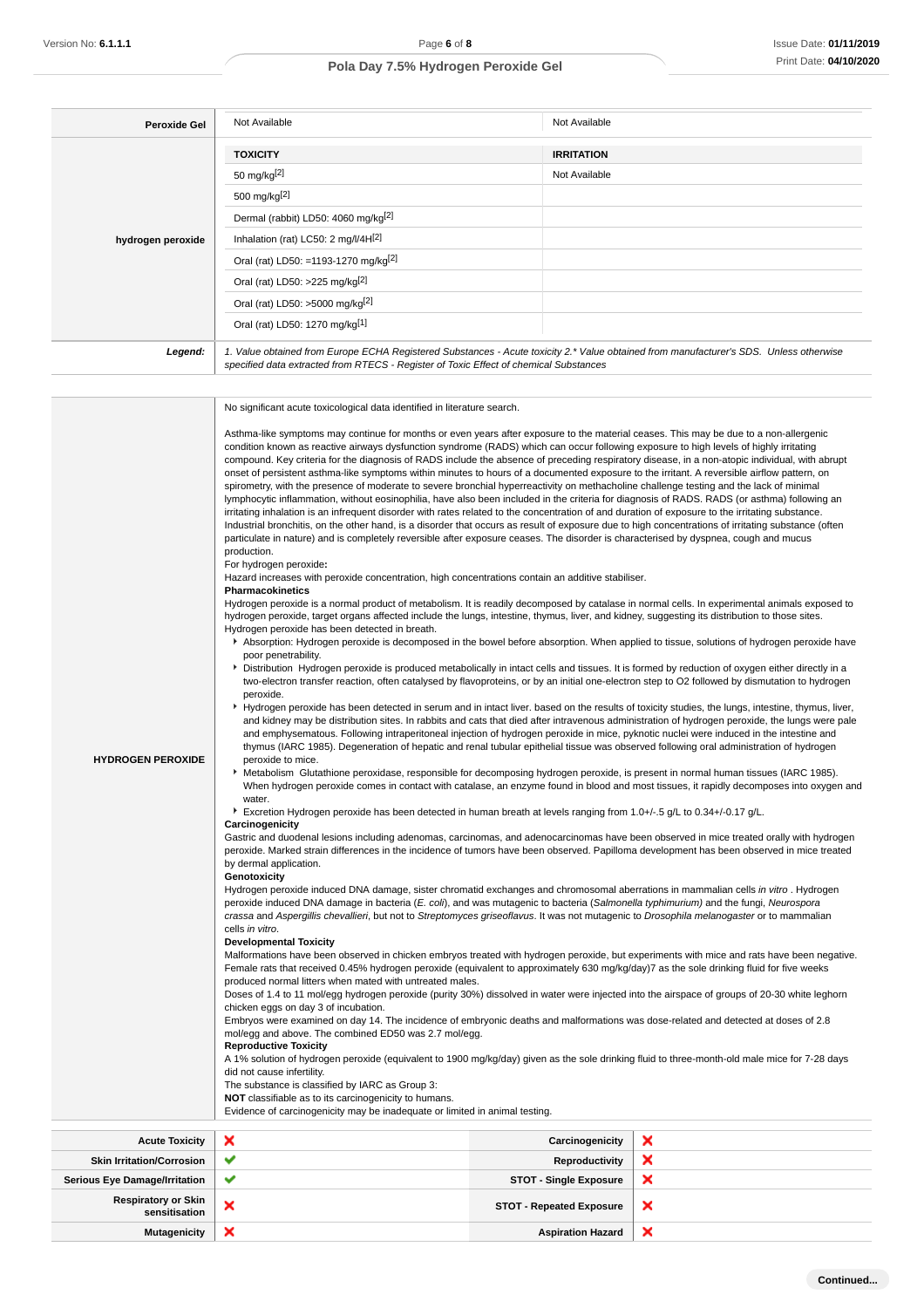**Legena:**  $\bullet$  – Data either not available or does not fill the criteria for classification

 $\blacktriangleright$  – Data available to make classification

# **SECTION 12 Ecological information**

| Pola Day 7.5% Hydrogen<br><b>Peroxide Gel</b> | Endpoint         | <b>Test Duration (hr)</b>                                                                           | <b>Species</b>                                                                                                                                | Value            | Source           |
|-----------------------------------------------|------------------|-----------------------------------------------------------------------------------------------------|-----------------------------------------------------------------------------------------------------------------------------------------------|------------------|------------------|
|                                               | Not<br>Available | Not Available                                                                                       | Not Available                                                                                                                                 | Not<br>Available | Not<br>Available |
|                                               | Endpoint         | <b>Test Duration (hr)</b>                                                                           | <b>Species</b>                                                                                                                                | Value            | <b>Source</b>    |
| hydrogen peroxide                             | LC50             | 96                                                                                                  | Fish                                                                                                                                          | 16.4mg/L         | 2                |
|                                               | EC50             | 48                                                                                                  | Crustacea                                                                                                                                     | 2mg/L            | 2                |
|                                               | EC50             | 72                                                                                                  | Algae or other aquatic plants                                                                                                                 | $0.85$ mg/L      | 2                |
|                                               | <b>NOEC</b>      | 72                                                                                                  | Algae or other aquatic plants                                                                                                                 | $=0.1$ mg/L      |                  |
| Legend:                                       |                  |                                                                                                     | Extracted from 1. IUCLID Toxicity Data 2. Europe ECHA Registered Substances - Ecotoxicological Information - Aquatic Toxicity 3. EPIWIN Suite |                  |                  |
|                                               |                  | Data 6. NITE (Japan) - Bioconcentration Data 7. METI (Japan) - Bioconcentration Data 8. Vendor Data | V3.12 (QSAR) - Aquatic Toxicity Data (Estimated) 4. US EPA, Ecotox database - Aquatic Toxicity Data 5. ECETOC Aquatic Hazard Assessment       |                  |                  |

#### **DO NOT** discharge into sewer or waterways.

# **Persistence and degradability**

| Inarodic            | soil | Dare<br>stence: Air |
|---------------------|------|---------------------|
| hvdi<br>. vine<br>. | LOW  | LOW                 |
|                     |      |                     |

#### **Bioaccumulative potential**

| Ingredient              | <b>Bioaccumulation</b> |  |  |
|-------------------------|------------------------|--|--|
| hydrogen peroxide       | LOW (LogKOW = -1.571)  |  |  |
| <b>Mobility in soil</b> |                        |  |  |

# **Ingredient Mobility** hydrogen peroxide LOW (KOC = 14.3)

# **SECTION 13 Disposal considerations**

# **Waste treatment methods Product / Packaging disposal Consult State Land Waste Management Authority for disposal.** Bury residue in an authorised landfill.

# **SECTION 14 Transport information**

| <b>Labels Required</b>  |                     |  |  |
|-------------------------|---------------------|--|--|
| <b>Marine Pollutant</b> | <b>NO</b><br>$\sim$ |  |  |
| <b>HAZCHEM</b>          | Not Applicable      |  |  |

## **Land transport (ADG): NOT REGULATED FOR TRANSPORT OF DANGEROUS GOODS**

**Air transport (ICAO-IATA / DGR): NOT REGULATED FOR TRANSPORT OF DANGEROUS GOODS**

**Sea transport (IMDG-Code / GGVSee): NOT REGULATED FOR TRANSPORT OF DANGEROUS GOODS**

**Transport in bulk according to Annex II of MARPOL and the IBC code** Not Applicable

# **SECTION 15 Regulatory information**

# **Safety, health and environmental regulations / legislation specific for the substance or mixture**

# **hydrogen peroxide is found on the following regulatory lists**

| Australia Hazardous Chemical Information System (HCIS) - Hazardous Chemicals<br>Australia Standard for the Uniform Scheduling of Medicines and Poisons (SUSMP) - | Australia Standard for the Uniform Scheduling of Medicines and Poisons (SUSMP) -<br>Schedule 6 |  |
|------------------------------------------------------------------------------------------------------------------------------------------------------------------|------------------------------------------------------------------------------------------------|--|
| Schedule 10 / Appendix C                                                                                                                                         | Australian Inventory of Industrial Chemicals (AIIC)                                            |  |
| Australia Standard for the Uniform Scheduling of Medicines and Poisons (SUSMP) -                                                                                 | International Agency for Research on Cancer (IARC) - Agents Classified by the IARC             |  |
| Schedule 5                                                                                                                                                       | Monographs                                                                                     |  |

#### **National Inventory Status**

| <b>National Inventory</b>      | <b>Status</b>          |
|--------------------------------|------------------------|
| Australia - AIIC               | Yes                    |
| Australia - Non-Industrial Use | No (hydrogen peroxide) |